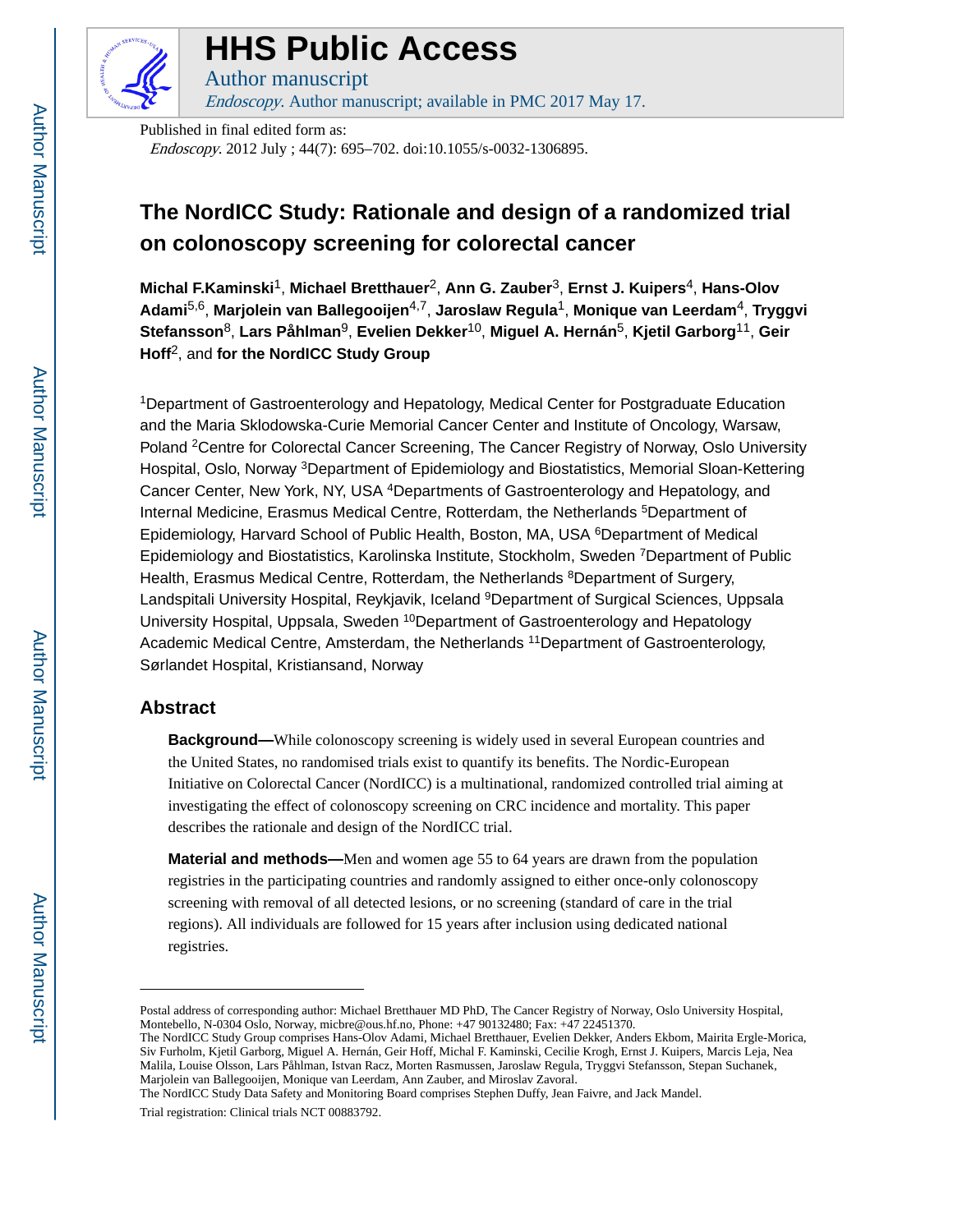**Results—**The primary endpoints of the trial are cumulative CRC-specific death and CRC incidence during 15 years of follow up. We hypothesize a 50% CRC mortality-reducing efficacy of the colonoscopy intervention and predict 50% compliance, yielding a 25% mortality reduction among those invited to screening. For 90% power and a two-sided alpha level of 0.05, using a 2:1 randomisation, 45,600 individuals will be randomised to control, and 22,800 individuals to the colonoscopy group. Interim analyses of the effect of colonoscopy on CRC incidence and mortality will be performed at 10 years follow-up.

**Conclusions—**The aim of the NordICC trial is to quantify the effectiveness of population-based colonoscopy screening. This will allow development of evidence-based guidelines for CRC screening in the general population.

#### **Keywords**

colorectal cancer; screening; colonoscopy; mortality; incidence

Colorectal cancer (CRC) is the most common cancer and the second most common cause of cancer-related death within the European Union in men and women combined.<sup>1</sup> The clinical observations, that sporadic CRC invariably has a polypoid precursor lesion, with a long preclinical stage, and that survival depends on stage at detection, have led an increasing number of countries to recommend and implement CRC screening.<sup>2–4</sup> Three randomized controlled trials have shown that screening by fecal occult blood testing (FOBT) can reduce mortality from CRC.<sup>5–7</sup> Endoscopic screening tests facilitate CRC prevention by removal of precursor lesions.<sup>8–11</sup> A recently published randomized controlled trial on once only flexible sigmoidoscopy screening has shown a reduction of both CRC mortality and incidence.<sup>12</sup> The possible benefit of primary colonoscopy screening, however, has not been quantified in any randomized trial.

Although invasive, inconvenient, and expensive, colonoscopy has conceptual advantages compared to other CRC screening tools. First, the high sensitivity for both cancers and precursor lesions such as advanced adenomas,13,14 makes colonoscopy suitable both for CRC prevention and early cancer detection. $4$  As the most sensitive CRC screening test, colonoscopy is expected to yield the lowest cumulative incidence of interval CRC, that occur in between screening examinations.15 Second, colonoscopy examines the entire colon. This is a substantial advantage over other CRC screening tests, particularly in light of evidence for proximal shift in the distribution of  $CRC^{16,17}$  and the limited sensitivity of other screening modalities in detecting right-sided lesions.<sup>18,19</sup> Third, colonoscopy is a unique one-step screening modality that allows both detection and treatment of precursors in a single session. In contrast, a positive FOBT or flexible sigmoidoscopy requires further diagnostic work-up, which remains incomplete in 5–20% of the two-step screening modalities.<sup>20,21</sup> Fourth, colonoscopy does not need to be repeated frequently. This may improve screening uptake and simplify screening organization. Finally, unlike FOBT which generates many false positive results, colonoscopy has a high specificity.<sup>22</sup>

Notwithstanding absence of evidence of benefit from randomized controlled trials, colonoscopy is increasingly used as a primary screening method.2,23 Current recommendations for colonoscopy screening are based on assumptions derived from trials of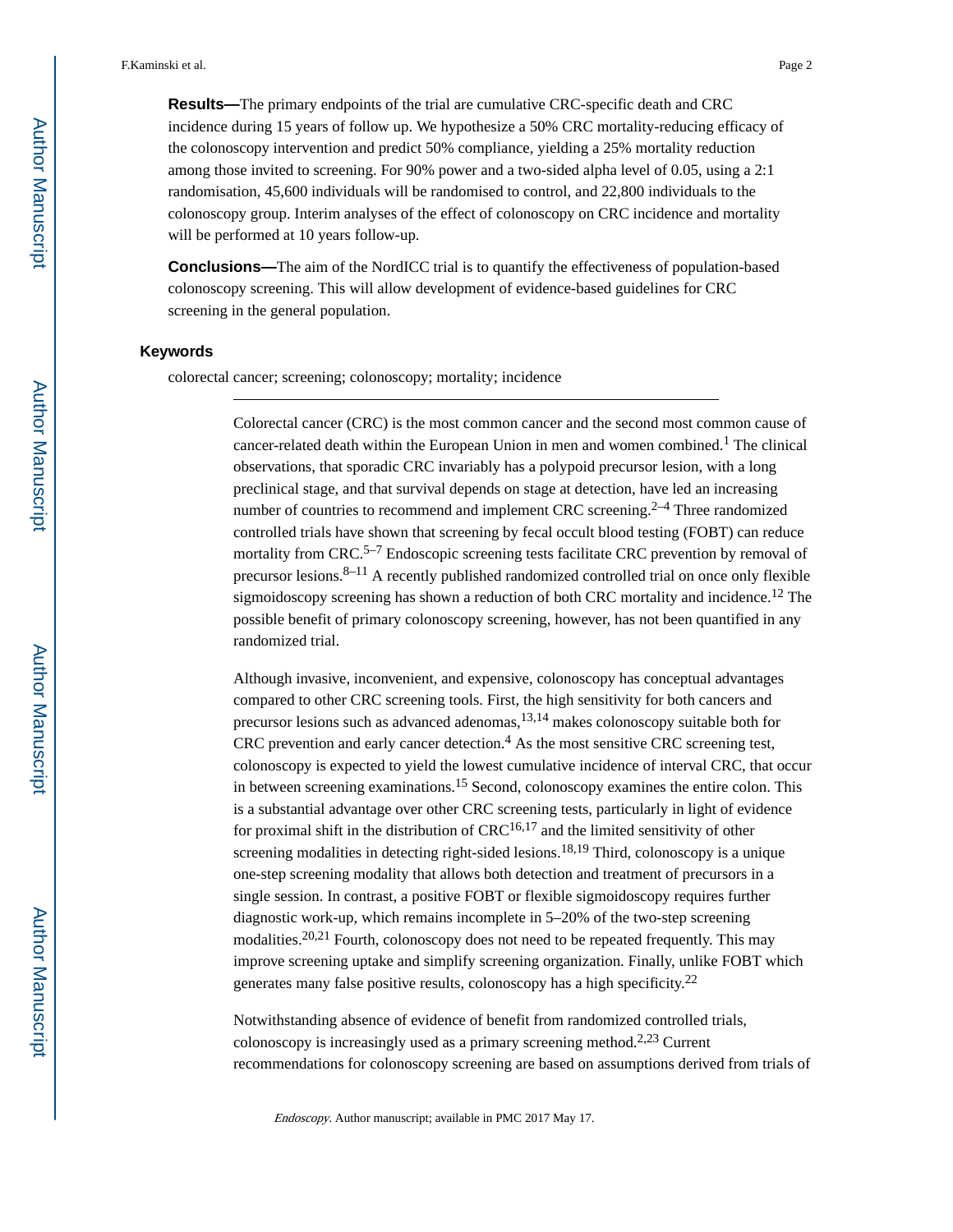other screening methods in which colonoscopy was used as a second screening step, usually following a positive FOBT test<sup>24</sup>, and from observational case-control and cohort studies that are prone to confounding and selection bias.<sup>10,25–27</sup> A recent case-control study demonstrated a reduction of CRC mortality after colonoscopy only for left-sided but not right-sided CRC, questioning the effectiveness of colonoscopy in reducing CRC mortality irrespective of colonic segment.<sup>28</sup> Unfortunately, these results were based on billing codes instead of actual endoscopy reports which precluded assessment of completion of the procedures. However more recent, population based case-control study showed that a significant reduction in CRC incidence is achievable for both sides of colonic segment.<sup>29</sup> The decision to undergo a screening examination can be facilitated by designating a preferred strategy from a menu of competing tests.<sup>30</sup> The American College of Gastroenterology endorses colonoscopy as the preferred screening modality.<sup>4</sup> However, available estimates of uptake rates and mortality-reducing efficacy for FOBT (59–90% and 25–37%, respectively<sup>5–7</sup>), flexible sigmoidoscopy (32–65% and 43–59%, respectively<sup>21,31,32</sup>) and colonoscopy (10–60% and 65–69%, respectively<sup>26,27,33,34</sup>), suggest a similar effectiveness of approximately 20–25% reduction in CRC mortality for the three screening modalities. Therefore, only a randomized trial mimicking organized, populationbased screening allows accurate modeling of colonoscopy effectiveness and valid comparison with other screening modalities.

A randomized controlled trial is the preferred method to quantify both benefits and adverse outcomes of screening. Potential adverse outcomes are first directly related to colonoscopy, which is the most invasive CRC screening modality, associated with notable morbidity and a small, but not negligible death rate  $(<0.01\%)$ .<sup>35,36</sup> Secondly, patients who screen positive are subjected to subsequent treatments, including surgery for large precursor lesions or cancers, that could result in physical and/or psychological harm or death that otherwise would not have occurred, if the lesions had never become symptomatic. Although it is unknown how many CRC's remain undetected during one's lifetime, one series of 379 autopsies uncovered unsuspected CRC, which was unrelated to the cause of death, in 2.6% of patients at age over 70 years.37 Thirdly, through false reassurance, CRC screening may unfavorably impact future lifestyle choices,<sup>38</sup> which are believed to contribute to an increase in cardiovascular deaths after screening examinations.39,40

Finally, the cancer screening guidelines of the European Union require evidence from randomised controlled studies to reduce incidence or mortality of the target disease before advocating population-wide cancer screening.<sup>41</sup>

This paper describes the design and methodological solutions of the Nordic-European Initiative on Colorectal Cancer (NordICC) study, a multicenter, multinational, populationbased randomised controlled trial to investigate the effect of colonoscopy screening on CRC incidence and mortality.

#### **Study aims**

The trial is designed to evaluate the effectiveness of colonoscopy as a primary screening method for colorectal cancer.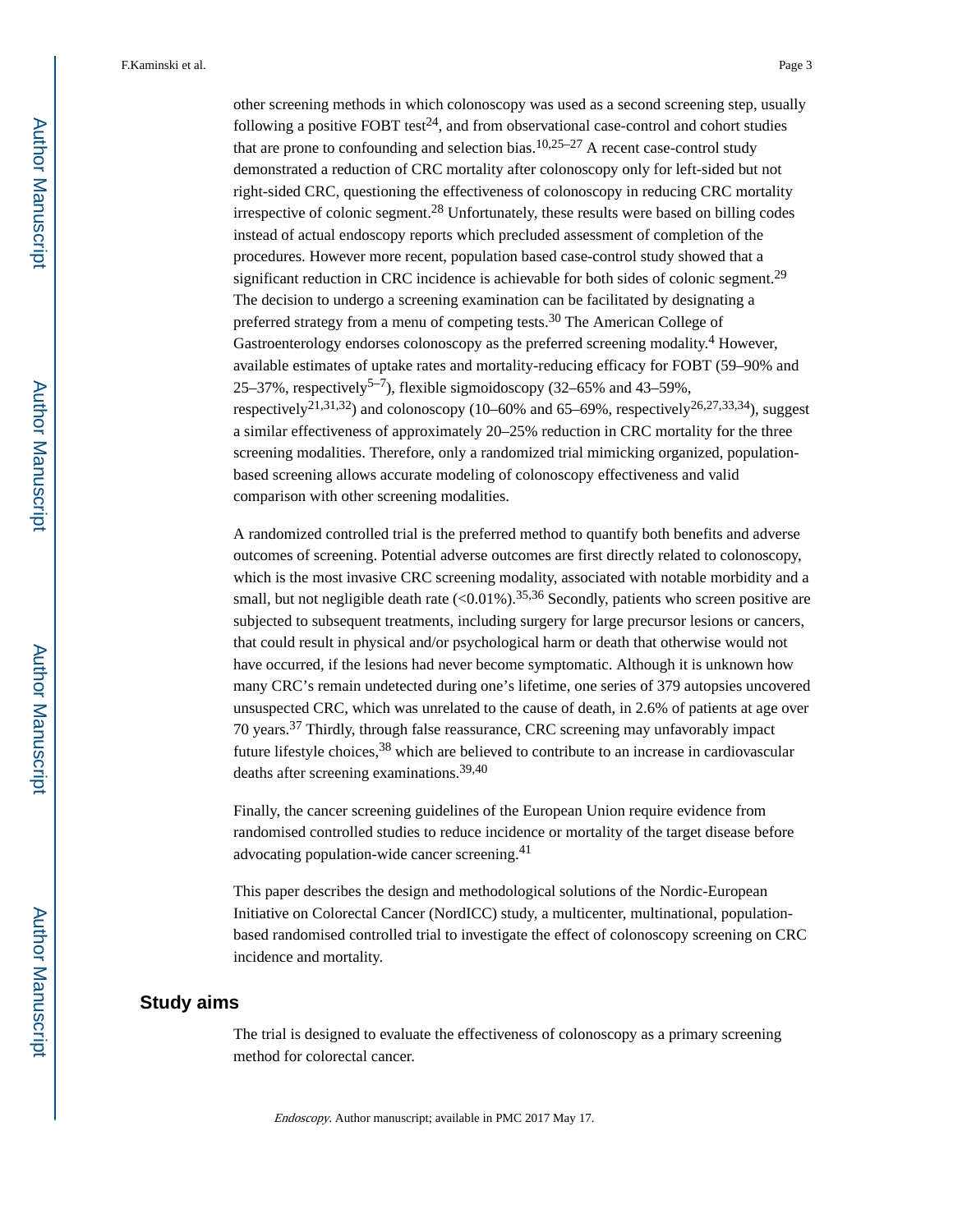1. The primary aim is to compare colorectal cancer mortality and incidence between the screening group and the control group under the intention-to-screen principle during 15 years of follow-up.

2. The secondary aims are: (i) to compare colorectal cancer mortality and incidence between the screening group and the control group after adjustment for imperfect adherence, and (ii) to evaluate mortality from all causes during 15 years of follow-up.

3. Further predefined study aims (in auxiliary studies) include evaluation of screening attendance, and change of lifestyle patterns in the screened group, control group and among non-attendees.

#### **Trial design: management versus explanatory approach**

The design of randomized controlled trials can be divided into explanatory or pragmatic (the latter also called *management*).<sup>42,43</sup> Explanatory studies include a higher degree of control, e.g. with the study subjects enrolled, and with inclusion and exclusion criteria, while management trials are looser and more like real life.<sup>43</sup> It may be argued that explanatory trials aim at the efficacy of an intervention, while management studies also intend to estimate the benefit of the intervention to the entire population, thereby mimicking effectiveness.

Recent evidence from randomized controlled trials on flexible sigmoidoscopy screening show a reduction of CRC incidence and mortality after 11 years of follow-up with an explanatory design<sup>12</sup> (only randomizing those who have agreed to be enrolled in the trial) and no apparent effect after 7 years of follow-up with a management trial design (randomizing directly from the population registry without prior consent).<sup>31</sup> This could reflect the difference in the follow-up time, or the difference in the study design of the Flexiscope and NORCAPP studies.<sup>12,31</sup>

In the screening setting, the management trial design measures the effectiveness of the screening strategy, thus taking into account not only the efficacy of the screening test but also uptake rates, self-selection and the characteristics of the attendees and the nonattendees. A drawback of the management study design includes the risk of dilution of the efficacy of the screening intervention by including non-compliers and subjects who are not eligible for the trial. Hence, the efficacy of the intervention may be underestimated. Furthermore, in case of low compliance with the intervention, self-selection and confounding by lifestyle, the interpretation of non-significant findings may become a challenge.

An explanatory study design is estimating the highest possible benefit that could be achieved with the screening intervention by random allocation of subjects who are known to be eligible and likely to be compliant.<sup>12</sup> On the other hand, information about any hypothetic effect of the intervention may trigger opportunistic screening activity in the control group, and thereby introduce bias for the effect of screening and reduce statistical power achieved with higher compliance.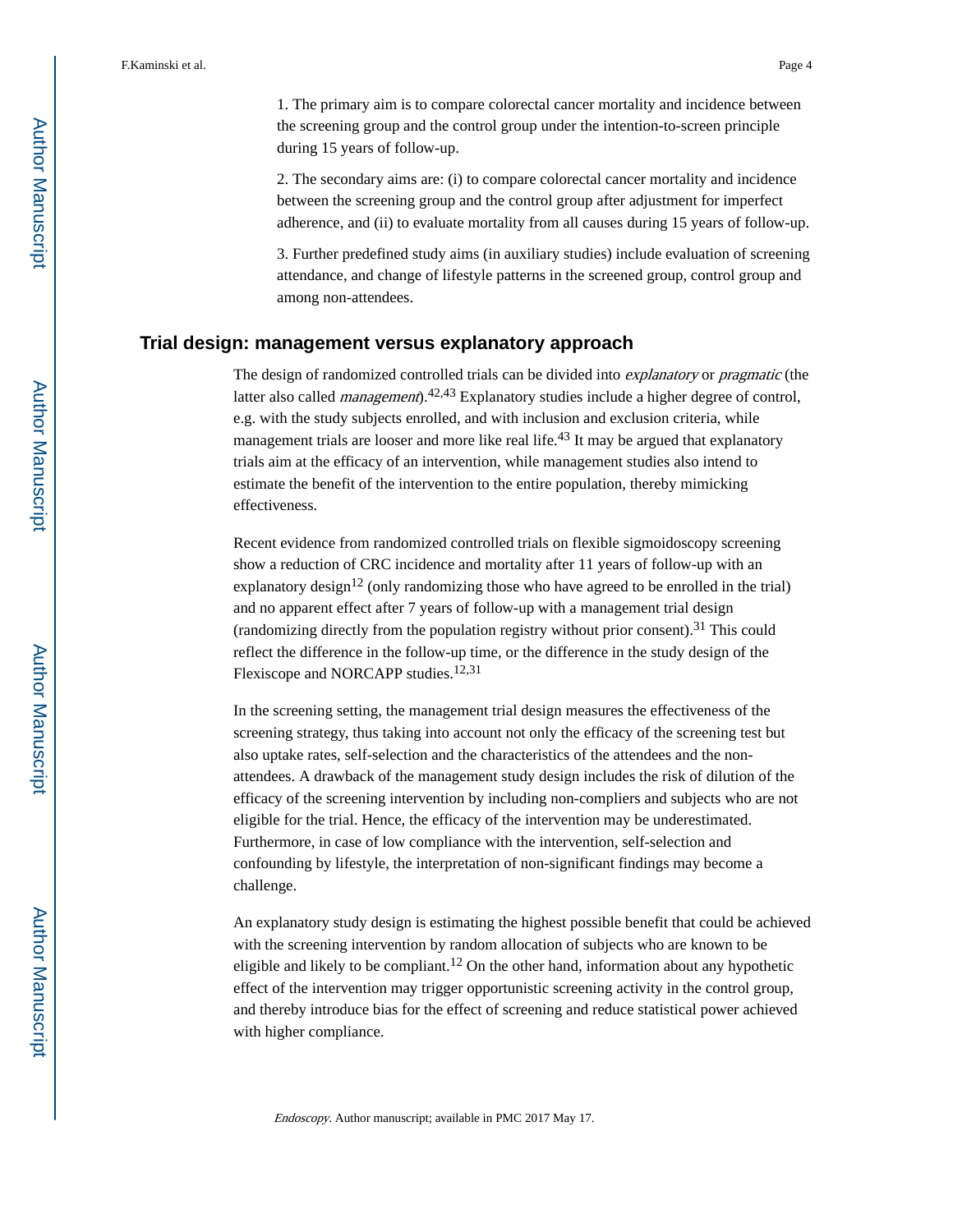The NordICC trial may be regarded as a management study. The major reason underlying this choice is that with a management study design we intend to answer the question whether colonoscopy screening is suitable for organized, population-based programs.

#### **Patient selection and randomization**

Figure 1 shows the flowchart of the trial. Men and women 55 to 64 years of age are randomly drawn from the population registries in each of the participating countries. The eligible population is updated in three to six-month intervals to exclude recent cases of death and colorectal cancers occurring in the pre-randomization period. In Poland, the eligible population is additionally matched against the opportunistic CRC screening program database to exclude individuals who underwent colonoscopy screening within the last 10 years. Eligible subjects are randomly assigned to either the control or the screening group in a two-to-one ratio. Randomization is stratified by sex, birth year and preferably also by household (individuals living together are assigned to the same randomization group). Each subject randomised to the screening group is matched to two subjects from the control group with the same sex and birth year, to facilitate assignment of identical screening and virtual screening dates (see below). The randomization process is performed separately by independent bodies in each participating country.

The only exclusion criteria are death or diagnosis of colorectal cancer before randomization or study entry date (see below or noted above). However, individuals randomized to the screening group (and therefore included in the intent-to-screen analysis described below) will not be offered colonoscopy if any of the following applies: (i) previous open colorectal surgery, (ii) need for long term attention and nursing services (somatic or psychosocial reasons, mental retardation), (iii) ongoing cytotoxic treatment or radiotherapy for malignant disease, (iv) severe chronic cardiac or pulmonary disease (NYHA III and IV), (v) lifelong anticoagulant treatment, (vi) a coronary or cerebrovascular incident requiring hospitalization during the last three months, (vii) residence abroad, (viii) unknown residence or message of death of the subject (which had not been updated in Population Registry), or (ix) failure to provide written informed consent). Individuals with suspicious symptoms are advised to consult their physician for further investigation.

#### **Invitation procedures**

Each individual in the screening group receives an invitation letter with the appointment date and time for a colonoscopy at the corresponding participating centre. In one country (the Netherlands) the colonoscopy appointment dates are arranged only after the center receives a response phone call from the invitee. The matched control subjects are assigned an identical date for a virtual screening appointment, but are not informed of their status as controls.

The baseline invitation schedule is designed to maximize participation and with some local variation includes (i) mailing a letter of invitation 6 to 7 weeks prior to the appointment, (ii) mailing a reminder letter to non-responders 3 weeks prior to the appointment, and (iii) mailing a re-invitation letter to non-responders, if needed. The invitation package contains (i) a brief, personalized invitation letter, (ii) a folder with extensive information on the study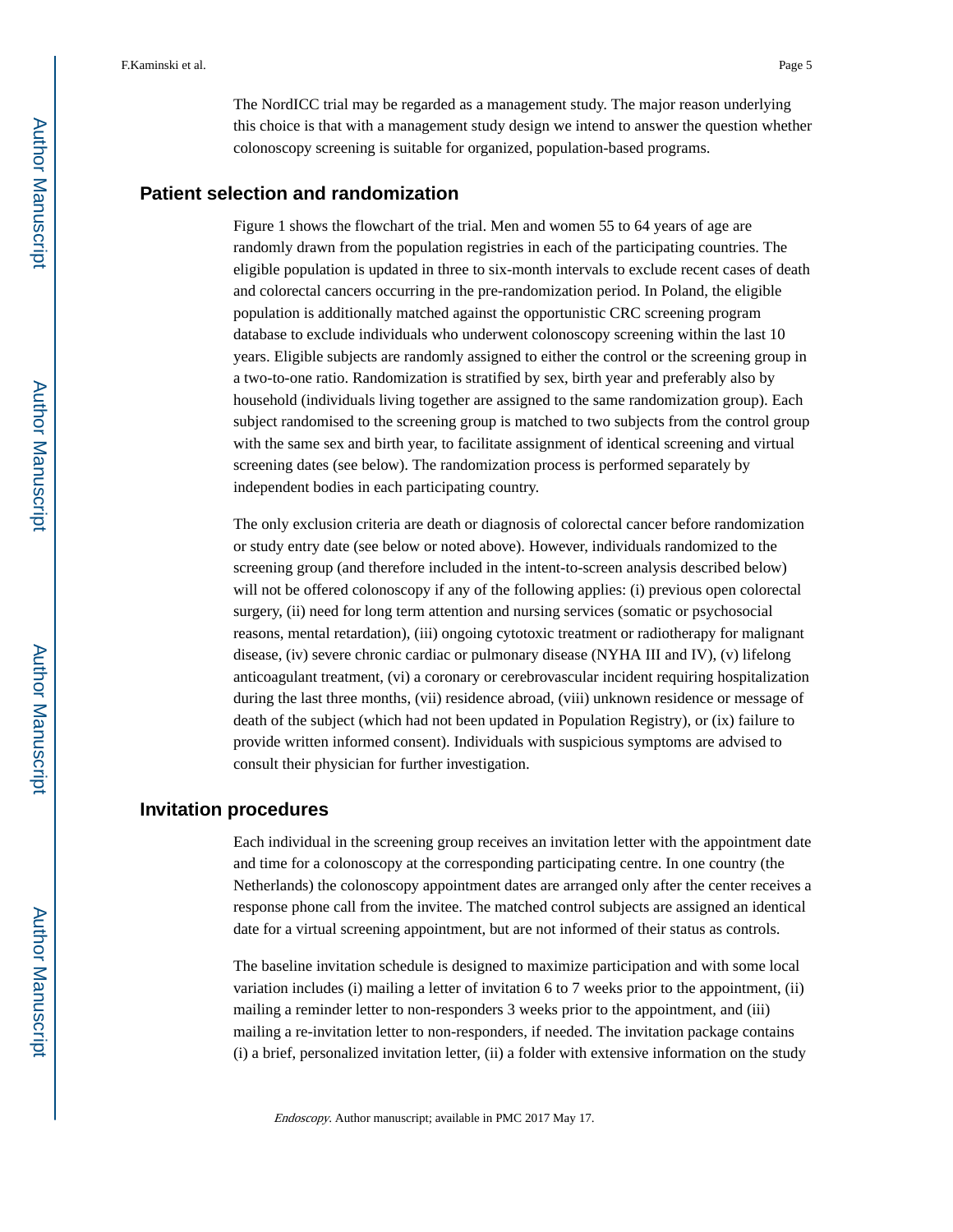background and aims, colorectal cancer epidemiology, risks and benefits of colonoscopy and organization of screening procedures, (iii) a reply form for informed consent including the list of exclusion criteria and the screening centre telephone number to be used for discussing medication or diseases that may be relevant for bowel cleansing, endoscopy or polypectomy, and (iv) a pre-paid, return envelope. The colonoscopy procedure is offered free of charge. To overcome obstacles to screening and to maximize the rate of participation a number of additional methods are employed.<sup>44</sup> Screening appointments are timed in proximity to annual milestones (e.g. birthday) when possible.<sup>45</sup> The screening dates and hours are flexible, and modified upon request. Bowel cleansing is provided free of charge, either sent upon confirmation of attendance one week prior to the appointment date or picked up at the nearest pharmacy. For the procedure each participant is offered a free parking spot, one-day medical leave certificate, and sedation upon request. In addition, the general practitioners in the screening areas receive an informational brochure about the study and colorectal cancer screening.

#### **Examination procedures**

#### **Bowel preparation**

Polyethylene glycol (PEG) based split dose bowel preparation regimens are used as a standard in the trial (such as3 L of polyethylene glycol solution with or without two tablets of bisacodyl 5mg or 2L polyethylene glycol solution with ascorbic acid). If the proposed bowel preparation deters subjects from participation, alternative less volume-intensive regimens are offered. The preparation regimen is designed to maximize bowel cleanliness without compromising study attendance.

#### **Endoscopic examination**

All individuals in the screening group are offered 'once only' full colonoscopy. The examinations are performed with standard video colonoscopes using carbon dioxide for insufflation and an optional magnetic endoscope imaging system for orientation of the endoscope position. Technical aids are used to optimize cecal intubation rate and satisfaction among the screening subjects.<sup>46</sup> At colonoscopy, all detected CRC precursor lesions are removed whenever feasible, and other pathological findings are biopsied. Insertion of the endoscope is discontinued if the subject expresses serious discomfort or a wish to stop. Postscreening follow-up or surveillance in NordICC is administered by the local health service according to local practice or guidelines. A standard protocol for follow-up of screenees with neoplasia is incorporated in the endoscopy and pathology IT software used by all participating centres. From January 2011, all centres follow the newly established polyp surveillance strategy of the European guidelines for quality assurance in colorectal cancer screening and diagnosis.<sup>41</sup>

#### **Histopathological examination**

Dedicated pathologists at the local pathology labs are responsible for tissue examination in the respective centres. Histopathological examination follows the guidelines of the World Health Organization.<sup>47</sup> Online reporting from the pathology labs are integrated with the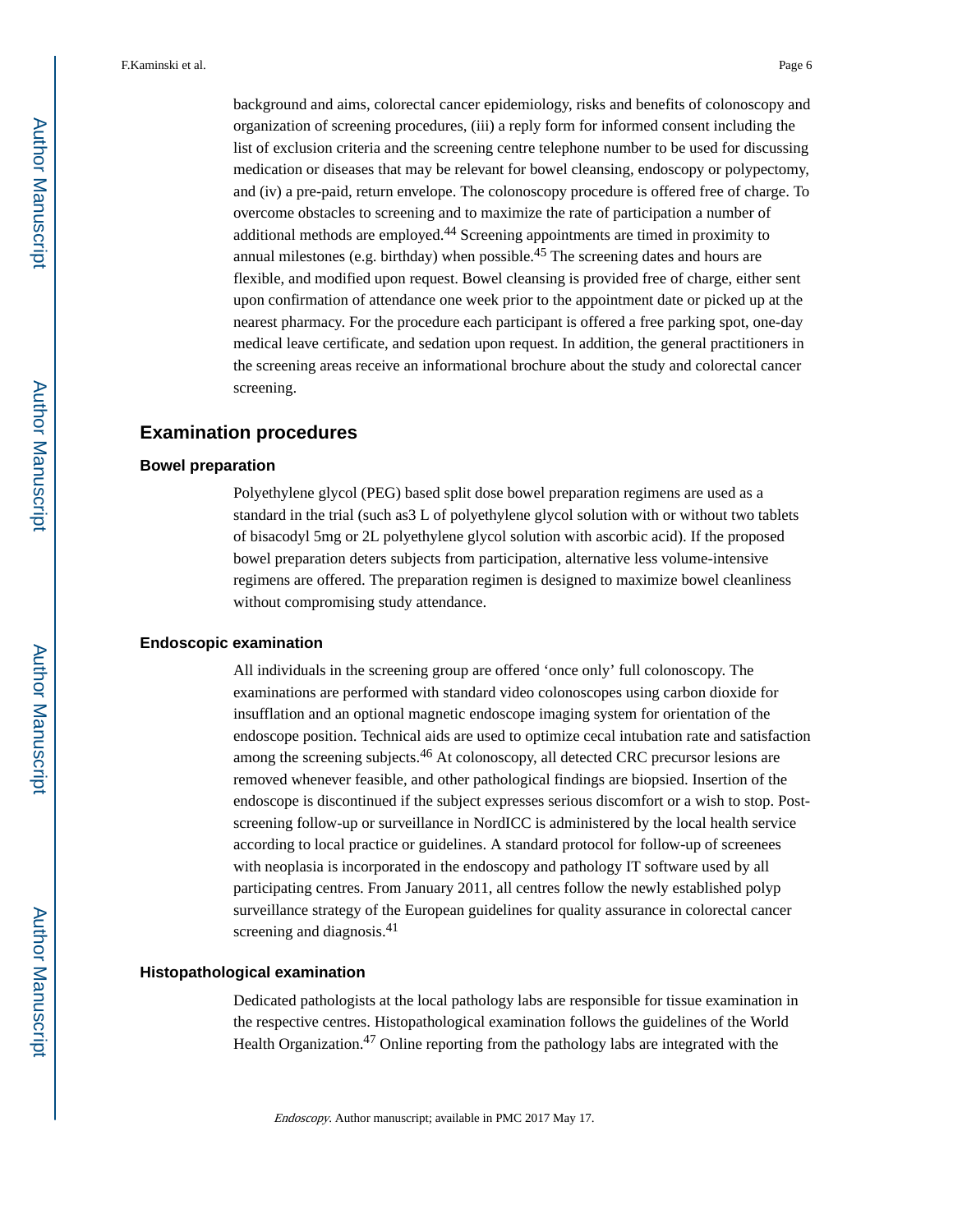endoscopy IT module<sup>48</sup> to provide continuous measurements of adenoma detection rates and to determine pending histopathology reports and issue surveillance instructions.

#### **Endpoint ascertainment**

The primary endpoints of the trial are CRC-specific death and CRC incidence. In each participating country, the entire study population will be periodically matched against Cancer Registries, Population Registries and Registries of Causes of Death. The primary analysis is scheduled at 15 years after randomization. An interim analysis of the primary endpoints is planned at 10 years of follow-up.

The endpoints of the trial will be evaluated by matching of study subjects to cause of death and cancer registries in the participating countries. In addition, independent endpoint committee49 in each of the participating countries (including one pathologist, one epidemiologist, and one surgeon or oncologist) will evaluate the standardized classification of CRC incidence and cause of death, based on patient records and/or death certificates according to the International Statistical Classification of Diseases and Related Health Problems (tenth revision, ICD-10, guidelines for mortality and morbidity coding).<sup>50</sup> Committee members will be blinded as to the allocation to screening or control arm and all information that could identify whether a cancer was screen-detected will be withheld from them. Deaths attributable to complications from CRC diagnosis or treatment will be assigned as CRC deaths.

#### **Statistical power considerations**

Although colonoscopy is regarded as a cancer prevention test, the primary aim of each screening modality is to reduce disease specific mortality; therefore, incidence based CRC mortality is the variable used for power calculation in the trial. The number of expected CRC deaths in the control group is based on CRC incidence, expected stage distribution, the relative survival rate by stage of diagnosed CRC, and all cause mortality per country to derive an incidence based mortality for the age group 55–64 followed over 10 and 15 years. The incidence based CRC mortality estimates per participating countries and the weighted average based on number enrolled per country are shown in Table 1. The cumulative CRC incidence based mortality over 15 years of follow-up, adjusted for deaths from other causes, is expected to be approximately 1%. The estimated effect of screening colonoscopy on CRC mortality depends primarily on three variables: attendance to screening, efficacy of examination and screening contamination in the control group. The estimates of these variables are uncertain. Table 2 provides power calculations for different scenarios of efficacy, attendance and contamination. A 25% difference in the CRC mortality is our main hypothesis based on an assumption of 50% attendance, 50% screening efficacy and 0% effect reduction due to contamination in the control group. A cautious assumption of 50% screening efficacy is based on estimates of 65–69% mortality reduction in screening colonoscopy or adenoma cohorts when compared with epidemiological data.26,34 We anticipate an effect of screening colonoscopy due to early detection of CRC as well as removal of adenomas. The assumption of screening attendance is based on 10–60% participation to colonoscopy in three population-based randomized controlled trials.<sup>27,33,51</sup>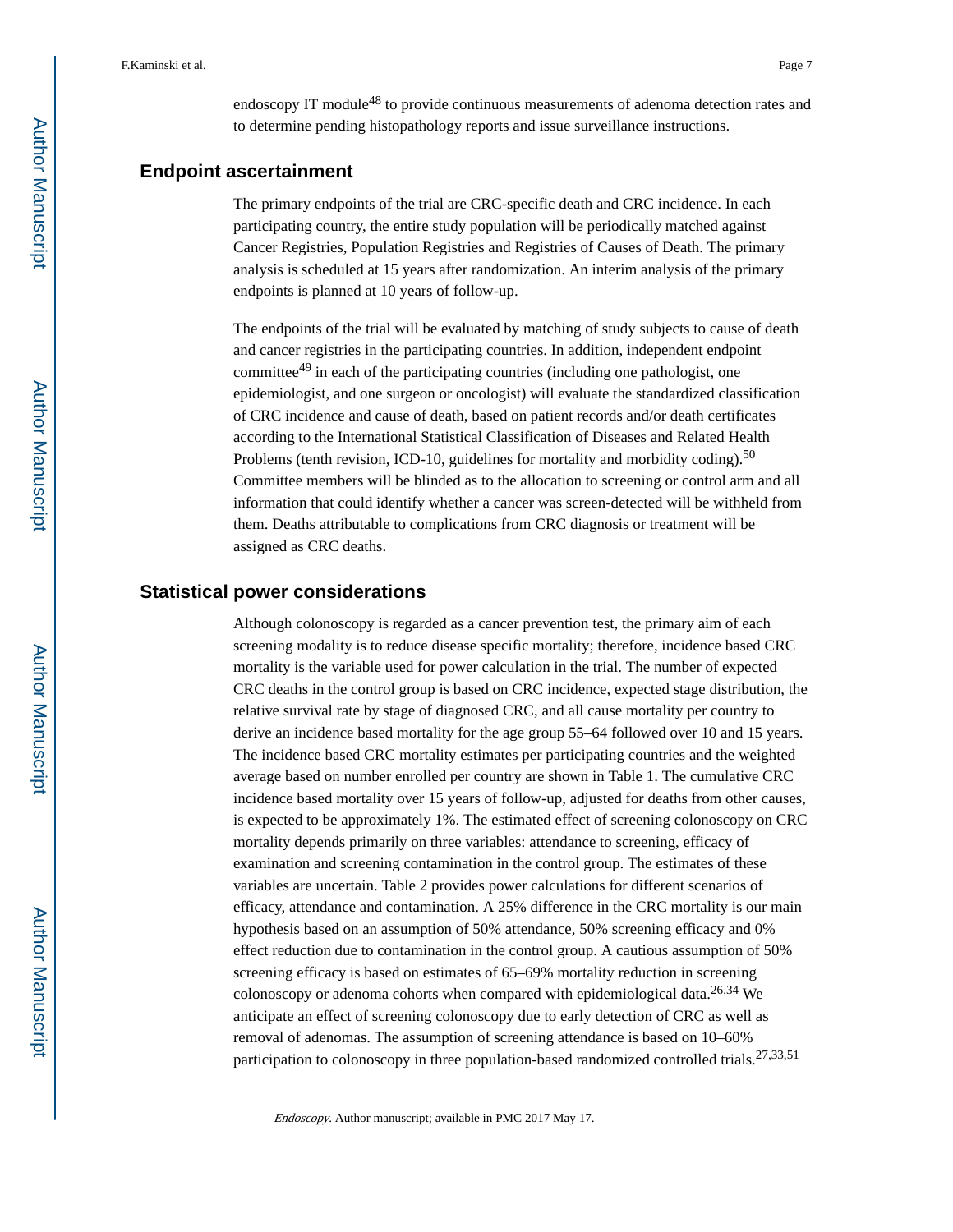Given the use of similar invitation materials as in the Norwegian trial, which achieved the highest participation<sup>27</sup>, a 50% attendance is estimated. The randomization is performed in a 2:1 ratio (control and screening arm, respectively). To detect a 25% difference in mortality with power of 0.90 at the 5% level of significance, the study requires 22,800 individuals randomized to the screening arm and 45,600 individuals to the control arm. Therefore, we plan to screen at least 11 400 individuals, but aim for 15 000 screened individuals to achieve adequate power also with lower compliance to screening, more contamination or lower effect of the intervention (see Table 2 for the different scenarios that may be applied). Presently, the Netherlands, Poland and Norway have started to include participants in the trial, and Sweden plans to start recruiting in the near future.

#### **Statistical analysis**

The primary analysis will use the date of randomization as the start of follow-up for each individual. A secondary analysis will use the date of scheduled screening (virtual screening for matched controls) as the start of follow-up. Both analyses are expected to yield similar results if the period between randomization and scheduled screening date is short, or if randomization to screening does not affect the probability of dropping out of the study before the scheduled screening date.<sup>31</sup> Each individual's follow-up will end at CRC death (CRC diagnosis for CRC incidence endpoint), loss to follow-up (i.e. emigration) or 15 years after randomization, whichever happens first.

For the primary analysis the effect of screening colonoscopy on colorectal cancer mortality will be assessed for the time to the event (CRC mortality) in an intention to treat analysis using the log rank test stratified by country. We also will perform a Cox proportional hazards model analysis, stratified by country, to assess the screening effect as well as that due to any cofactors or interaction effects on risk of CRC mortality. We also will derive the Kaplan Meier cumulative survival curves and plot the annual hazard ratio to assess the proportionality assumption for the Cox modeling. Similar analyses will be performed for the impact of screening colonoscopy on CRC incidence. We anticipated that incidence curves will be non-proportional in the years immediately following the colonoscopy intervention.

All these analyses will be repeated for per-protocol analysis adjusting for non-compliance.<sup>52</sup>

We plan one interim analysis at 10 years with the primary analysis at 15 year using the O'Brien-Fleming rule.<sup>53</sup>

#### **NordICC structure and management**

The NordICC organizational structure is presented in Figure 2. The scientific committee, consisting of at least one member from each of the participating countries, together with the head secretariat in Oslo, Norway, coordinates the management, screening, quality control, and endpoint observation and publication activity. The scientific committee reports to an external data safety and monitoring board (DSMB). The DSMB provides advice to the scientific committee on adverse events and endpoint evaluation. The DSMB monitors the primary endpoint of the trial after 10 years of follow-up. The coordinating secretariat manages administrative work and the screening activities together with national executive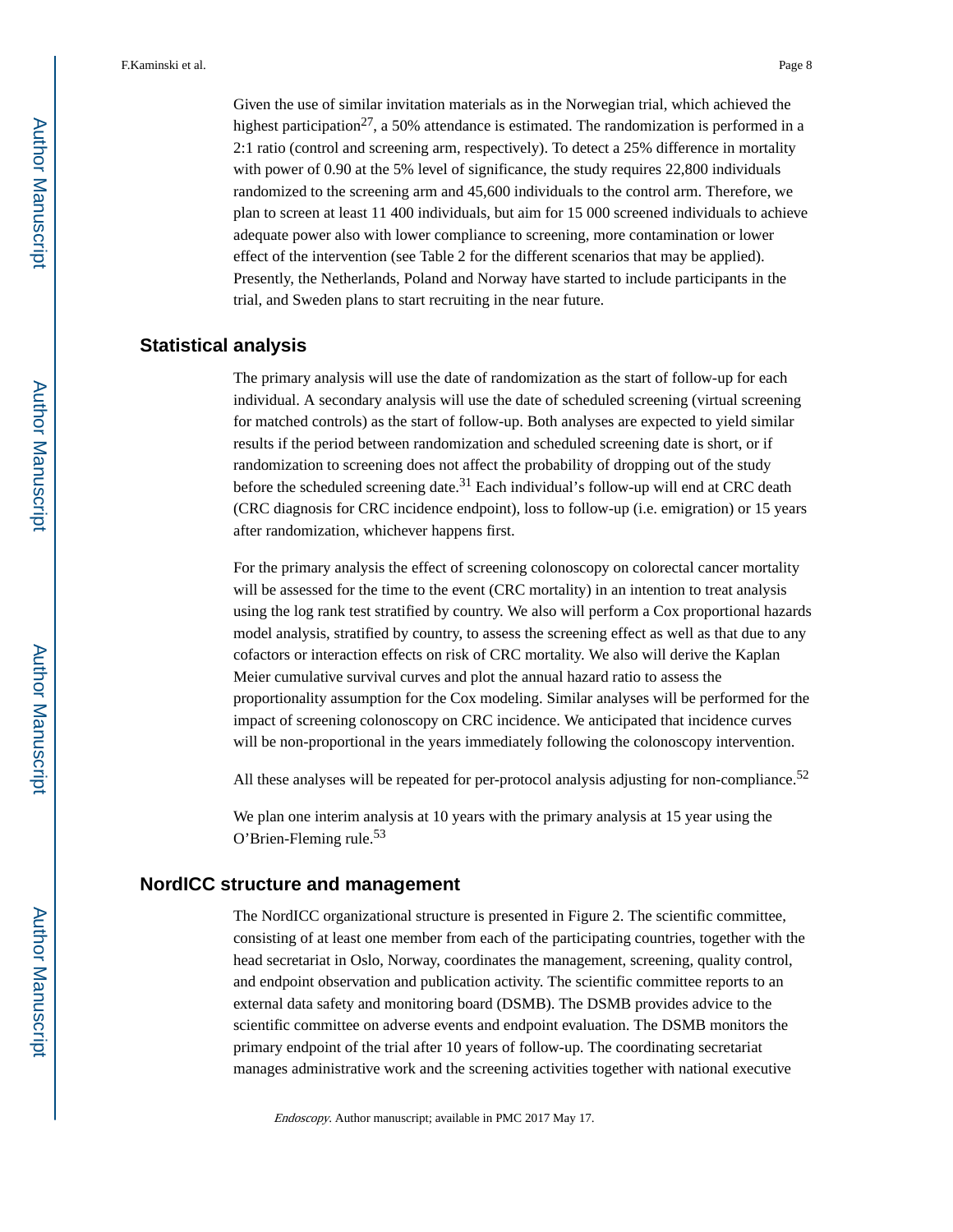committees via the joint database server located at the Cancer Registry of Oslo, and connected to all participating centres. During the follow-up period, national endpoint committees report on study endpoints to the respective executive committees.

#### **Quality assurance program**

Indirect evidence has provided various estimations of the preventive effect of colonoscopic polypectomy on colorectal cancer incidence.8,54,55 It has been suggested that observed differences in CRC protection may reflect differences in the quality of colonoscopy performance.15 Therefore, continuous quality control and improvement is essential to ensure highly efficacious examinations. We will use dedicated IT solutions to monitor quality, using a centralized database<sup>48</sup> and paper-based questionnaires<sup>56</sup> to be scanned and merged with the database. These IT solutions allow (i) central registration and notification of substandard colonoscopy performance (assessed using adenoma detection rates, cecal intubation rates, perceived pain and discomfort during and after the screening examination, and satisfaction with the screening center personnel), (ii) notification of all complications and adverse effects, (iii) notification of screen-positives with no scheduled appointments for adequate follow-up, and (iv) notification of missing, inadequate or illogical registration of histological findings. In addition, video recording of all colonoscopies during withdrawal allows for subsequent analyses of quality.

#### **Ethical issues**

At all participating institutions, ethics committees or National Health Councils have approved the study protocol prior to recruiting individuals to the trial.. All participants randomized to the screening group must provide written informed consent before they are examined by colonoscopy. Individuals assigned to the control group will not be informed about their status as controls in the present trial. Our study design facilitates a truly population-based study, which allows generalization of the effect estimate of the screening intervention to the general population, because it mimics national CRC screening program.

#### **Auxiliary studies**

#### **Attendance rates for screening colonoscopy**

Limited data is available regarding colonoscopy screening attendance rates. This study utilizes available information to maximize screening uptake and measure achievable attendance rates. The auxiliary studies plan to investigate and compare (i) attendance in response to various invitation time schedules (sending the invitation letter and reminder 6 and 3 weeks vs. 4 and 2 weeks prior to appointment date, respectively), (ii) attendance in response to several versions of the invitation letter (choice of endoscopist gender vs. choice of definite endoscopist vs. standard content), and (iii) initial non-responder attendance following re-invitation or CRC screening directed educational meetings. Once the most effective invitation procedure is established, it will be applied to the individuals who remain to be invited.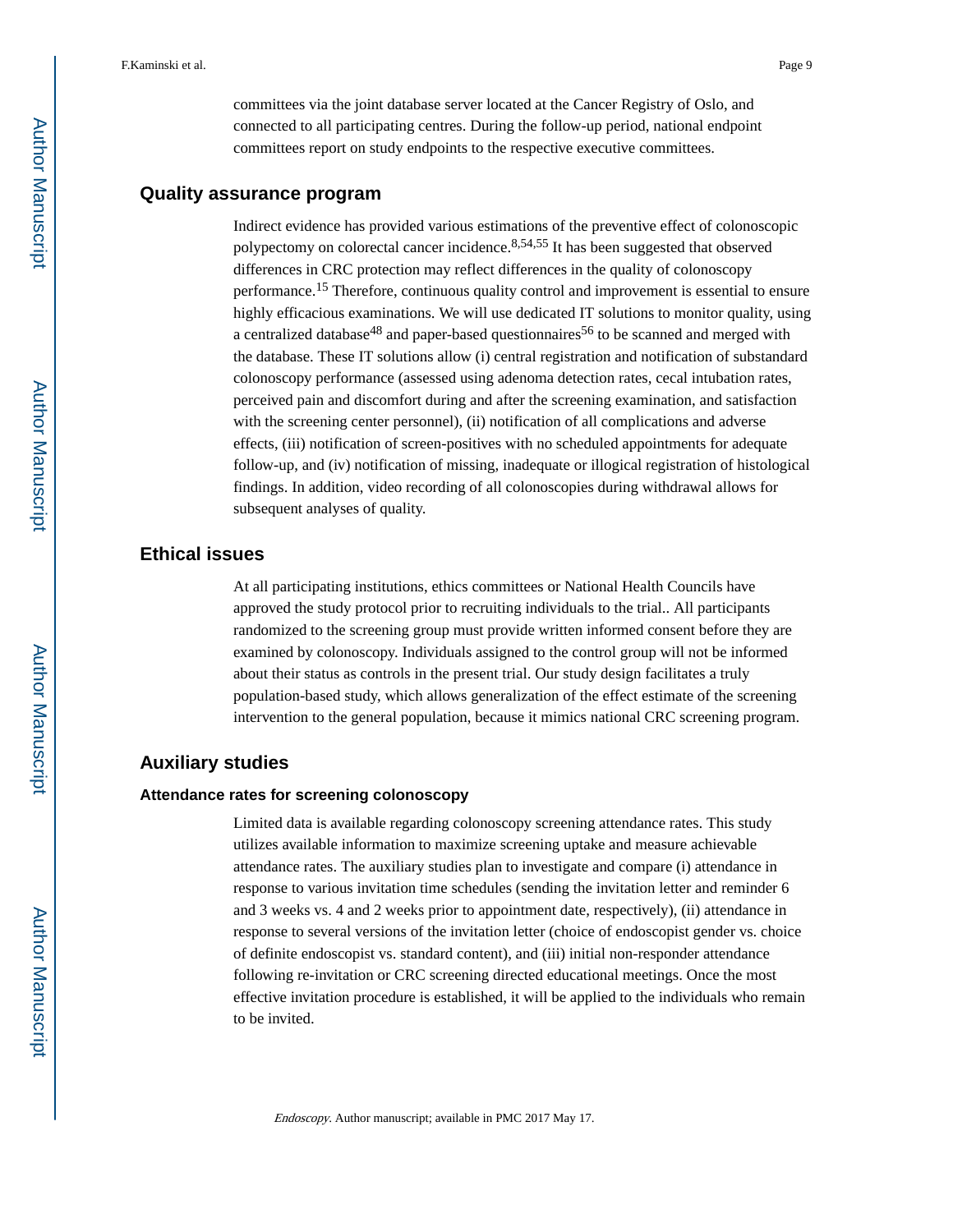#### **Change of lifestyle in screening group, control group and non-attendees**

Due to false reassurance, screening programs may have a negative impact on future lifestyle choices, promoting an unhealthy lifestyle. Such behavioral changes might reduce, eliminate or even reverse the overall benefit from screening by increasing CRC or overall mortality.<sup>38</sup> Lifestyle changes over time with and without invitation to colonoscopy screening will be monitored in random samples assessing also potential differences in effect of screening on lifestyle according to findings at screening.

Further auxiliary studies will be considered provided that they are not regarded detrimental to attendance rates.

#### **Conclusions**

Although colonoscopy screening is recommended for the prevention of colorectal cancer in several European countries and the United States, no randomised trials have quantified its possible benefit. This randomized controlled trial has been designed to quantify the longterm effect of colonoscopy screening on colorectal cancer incidence and mortality. Accrual of participants directly from population registries mimics population-based screening, and provides an opportunity to explore the logistics and effectiveness of an organized colonoscopy screening. Results will become available after 10 and 15 year follow-up.

#### **Acknowledgments**

**Financial support:** The NordICC study has received research grants from each participating country organisations; Norway: the Nordic Cancer Union, the Norwegian Research Council (grant no. 197309), and the Health Fund of South-East Norway (grant no. 5135); Poland: the National Centre for Research and Development of Poland (grant no. N R13 0024 04) and the Polish Foundation of Gastroenterology; Netherlands: the Dutch Ministry of Health and Health Care Prevention Program–Implementation (ZonMw 2008).

#### **References**

- 1. Ferlay J, Parkin DM, Steliarova-Foucher E. Estimates of cancer incidence and mortality in Europe in 2008. Eur J Cancer. 2010; 46:765–81. [PubMed: 20116997]
- 2. Pox C, Schmiegel W, Classen M. Current status of screening colonoscopy in Europe and in the United States. Endoscopy. 2007; 39:168–73. [PubMed: 17327977]
- 3. Butruk E, Regula J, Polkowski M, Rupinski M, Przytulski K. National colorectal cancer screening programme in Poland. Endoscopy. 2002; 34:939–40.
- 4. Rex DK, Johnson DA, Anderson JC, Schoenfeld PS, Burke CA, Inadomi JM. American College of Gastroenterology Guidelines for Colorectal Cancer Screening 2008. Am J Gastroenterol. 2009; 104:739–50. [PubMed: 19240699]
- 5. Mandel JS, Bond JH, Church TR, et al. Reducing mortality from colorectal cancer by screening for fecal occult blood. N Engl J Med. 1993; 328:1365–71. [Erratum, N Engl J Med 1993; 329: 672.]. [PubMed: 8474513]
- 6. Kronborg O, Fenger C, Olsen J, et al. Randomised study of screening for colorectal cancer with fecal occult blood test. Lancet. 1996; 348:1467–71. [PubMed: 8942774]
- 7. Hardcastle JD, Chamberlain JO, Robinson MHE, et al. Randomised controlled trial of faecal-occultblood screening for colorectal cancer. Lancet. 1996; 348:1472–7. [PubMed: 8942775]
- 8. Winawer SJ, Zauber AG, Ho MN, et al. Prevention of colorectal cancer by colonoscopic polypectomy. The National Polyp Study Workgroup. N Engl J Med. 1993; 329:1977–81. [PubMed: 8247072]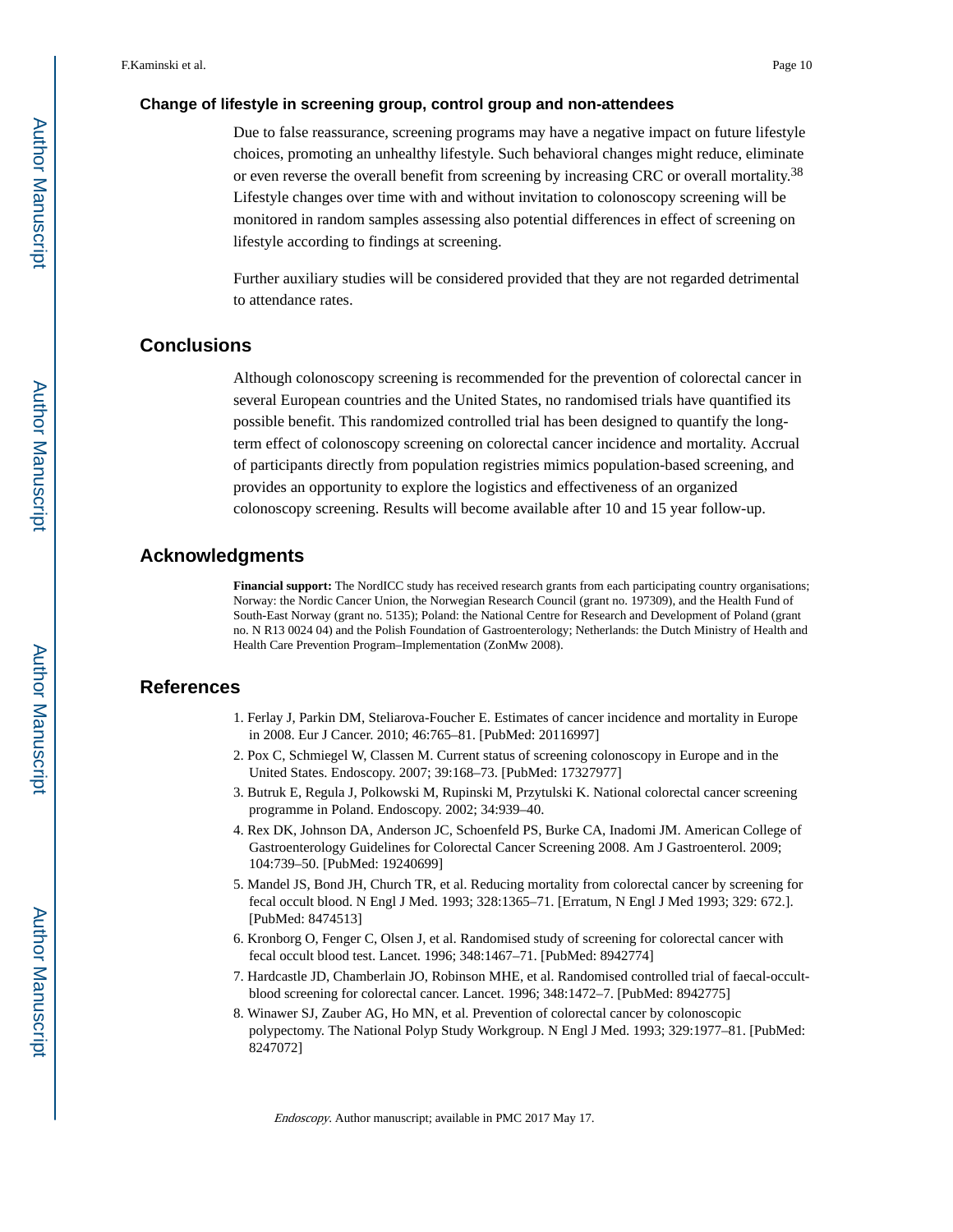- 9. Atkin WS, Cuzik J, Northover JMA, et al. Prevention of colorectal cancer by once-only sigmoidoscopy. Lancet. 1993; 341:736–40. [PubMed: 8095636]
- 10. Thiis-Evensen E, Hoff G, Sauar J, et al. Population-based surveillance by colonoscopy: Effect on the incidence of colorectal cancer. Telemark Polyp Study I. Scand J Gastroenterol. 1999; 34:414– 20. [PubMed: 10365903]
- 11. Selby JV, Friedman GD, Quesenberry CP Jr, Weiss NS. A case-control study of screening sigmoidoscopy and mortality from colorectal cancer. N Engl J Med. 1992; 326:653–7. [PubMed: 1736103]
- 12. Atkin WS, Edwards R, Kralj-Hans I, et al. Once-only flexible sigmoidoscopy screening in prevention of colorectal cancer: a multicenter randomized trial. Lancet. 2010; 375:1624–33. [PubMed: 20430429]
- 13. Rex DK, Rahmani EY, Haseman JH, et al. Relative sensitivity of colonoscopy and barium enema for detection of colorectal cancer in clinical practice. Gastroenterology. 1997; 112:17–23. [PubMed: 8978337]
- 14. Pickhardt PJ, Nugent PA, Mysliwiec PA, et al. Location of adenomas missed by optical colonoscopy. Ann Intern Med. 2004; 141:352–9. [PubMed: 15353426]
- 15. Kaminski MF, Regula J, Kraszewska E, et al. Quality indicators for colonoscopy and the risk of interval cancer. N Engl J Med. 2010; 362:1795–803. [PubMed: 20463339]
- 16. McCallion K, Mitchell RM, Wilson RH, et al. Flexible sigmoidoscopy and the changing distribution of colorectal cancer: implications for screening. Gut. 2001; 48:522–5. [PubMed: 11247897]
- 17. Rabeneck L, Davila JA, El-Serag HB. Is there a true "shift" to the right colon in the incidence of the colorectal cancer? Am J Gastroenterol. 2003; 98:1400–9. [PubMed: 12818288]
- 18. Schoenfeld P, Cash B, Flood A, et al. Colonoscopic screening of average-risk women for colorectal neoplasia. N Engl J Med. 2005; 352:2061–8. [PubMed: 15901859]
- 19. Morikawa T, Kato J, Yamaji Y, Wada R, Mitsushima T, Shiratori Y. A comparison of the immunochemical fecal occult blood test and total colonoscopy in the asymptomatic population. Gastroenterology. 2005; 129:422–8. [PubMed: 16083699]
- 20. Guittet L, Bouvier V, Mariotte N, et al. Comparison of a guaiac based and an immunochemical feacal occult blood test in screening for colorectal cancer in a general average risk population. Gut. 2007; 56:210–4. [PubMed: 16891354]
- 21. Hol L, Van Leerdam ME, Van Ballegooijen M, et al. Screening for colorectal cancer; randomized trial comparing guaiac-based and immunochemical faecal occult blood testing and flexible sigmoidoscopy. Gut. 2009; 59:62–8.
- 22. Levin B, Lieberman D, McFarland B, et al. Screening and surveillance for the early detection of colorectal cancer and adenomatous polyps, 2008: A joint guideline from the American Cancer Society, the US Multi-Society Task Force on Colorectal Cancer, and the American College of Radiology. Gastroenterology. 2008; 134:1570–95. [PubMed: 18384785]
- 23. Regula J, Rupinski M, Kraszewska E, et al. Colonoscopy in colorectal-cancer screening for detection of advanced neoplasia. N Engl J Med. 2006; 355:1863–72. [PubMed: 17079760]
- 24. Mandel JS, Church TR, Bond JH, et al. The effect of fecal occult-blood screening on the incidence of colorectal cancer. N Engl J Med. 2000; 343:1603–7. [PubMed: 11096167]
- 25. Winawer SJ, Zauber AG, Ho MN, et al. Prevention of colorectal cancer by colonoscopic polypectomy. The National Polyp Study Workgroup. N Engl J Med. 1993; 329:1977–81. [PubMed: 8247072]
- 26. Zauber AG, Winawer SJ, O'Brien MJ, Shi W, Bayuga S. Significant long term reduction in colorectal cancer mortality with colonoscopic polypectomy: findings of the National Polyp Study. Gastrointest Endosc. 2007; 65:AB268.
- 27. Citarda F, Tomaselli G, Capocaccia R, et al. The Italian Multicenter Study Group. Efficacy in standard clinical practice of colonoscopic polypectomy in reducing colorectal cancer incidence. Gut. 2001; 48:812–5. [PubMed: 11358901]
- 28. Baxter NN, Goldwasser MA, Paszat LF, Saskin R, Urbach DR, Rabeneck L. Association of colonoscopy and death from colorectal cancer: a population-based, case-control study. Ann Intern Med. 2008; 150:1–8. [PubMed: 19075198]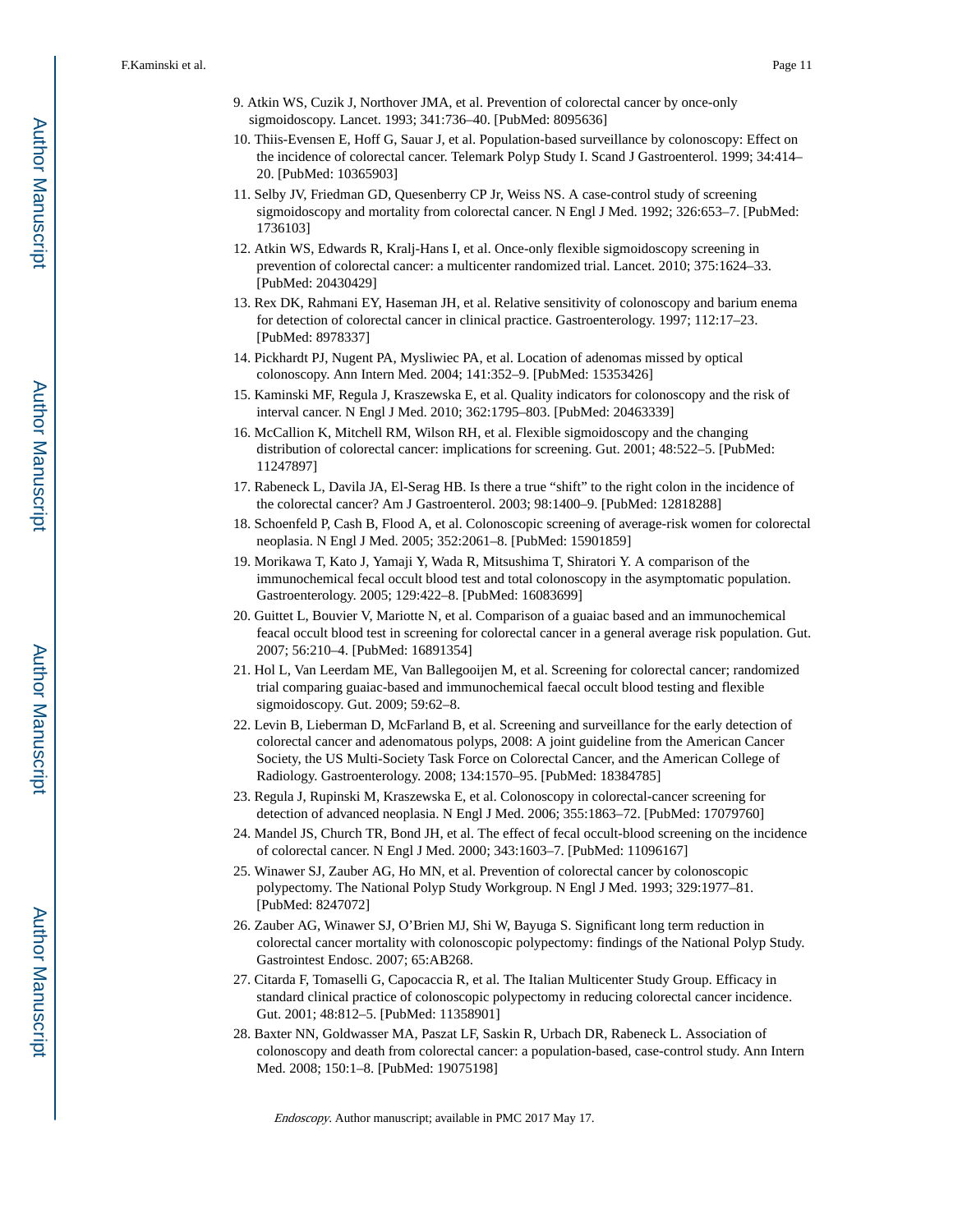- 29. Brenner H, Chang-Claude J, Seiler CM, Rickert A, Hoffmeister M. Protection from colorectal cancer after colonoscopy: a population-based study, case-control study. Ann Intern Med. 2011; 154:22–30. [PubMed: 21200035]
- 30. Inadomi J, Kuhn L, Vijan S, et al. Adherence to competing colorectal cancer screening strategies. Am J Gastroenterol. 2005; 100:S387–8.
- 31. Hoff G, Grotmol T, Skovlund E, Bretthauer M, Norwegian Colorectal Cancer Prevention Study Group. Risk of colorectal cancer seven years after flexible sigmoidoscopy screening: randomized controlled trial. BMJ. 2009; doi: 10.1136/bmj.b1846
- 32. Atkin WS, Hart A, Edwards R, et al. Uptake, yield of neoplasia, and adverse effects of flexible sigmoidoscopy screening. Gut. 1998; 42:560–5. [PubMed: 9616321]
- 33. Segnan N, Senore C, Andreoni B, et al. Comparing attendance and detection rate of colonoscopy with sigmoidoscopy and FIT for colorectal cancer screening. Gastroenterology. 2007; 132:2304– 12. [PubMed: 17570205]
- 34. Kahi CJ, Imperiale TF, Juliar BE, Rex DK. Effect of screening colonoscopy on colorectal cancer incidence and mortality. Clin Gastroenterol Hepatol. 2009; 7:770–5. [PubMed: 19268269]
- 35. Rabeneck L, Paszat LF, Hilsden RJ, et al. Bleeding and perforation after outpatient colonoscopy and their risk factors in usual clinical practice. Gastroenterology. 2008; 135:1899–1906. [PubMed: 18938166]
- 36. Levin TR, Zhao W, Conell C, et al. Complications of colonoscopy in an integrated health care delivery system. Ann Intern Med. 2006; 145:880–6. [PubMed: 17179057]
- 37. Stemmermann GN. Cancer of the colon and rectum discovered at autopsy in Hawaiian Japanese. Cancer. 1966; 11:1567–72.
- 38. Larsen IK, Grotmol T, Almendingen K, Hoff G. Impact of colorectal cancer screening on future lifestyle choices: a three-year randomized controlled trial. Clin Gastroenterol Hepatol. 2007; 5:477–83. [PubMed: 17363335]
- 39. Ahlquist DA. Fecal occult blood testing for colorectal cancer. Can we afford to do this? Gastroenterol Clin North Am. 1997; 26:41–55. [PubMed: 9119439]
- 40. Moayyedi P, Achkar E. Does fecal occult blood testing really reduce mortality? A reanalysis of systematic review data. Am J Gastroenterol. 2006; 101:380–4. [PubMed: 16454847]
- 41. Segnan, N.Patrick, J., von Karsa, L., editors. European Union 2010. European guidelines for quality assurance in colorectal cancer screening and diagnosis.
- 42. Schwartz D, Lellouch J. Explanatory and pragmatic attitudes in therapeutical trials. J Chron Dis. 1967; 20:637–48. [PubMed: 4860352]
- 43. McMahon AD. Study control, violators, inclusion criteria and defining explanatory and pragmatic trials. Stat Med. 2002; 21:1365–76. [PubMed: 12185890]
- 44. Harewood GC, Wiersema MJ, Melton LJ 3rd. A prospective, controlled assessment of factors influencing acceptance of screening colonoscopy. Am J Gastroenterol. 2002; 97:3186–94. [PubMed: 12492209]
- 45. Hoff G, Bretthauer M. Appointments timed in proximity to annual milestones and compliance with screening: randomized controlled trial. BMJ. 2008; 337:a2794.doi: 10.1136/bmj.a2794 [PubMed: 19091759]
- 46. Bretthauer M, Lynge AB, Thiis-Evensen E, Hoff G, Fausa O, Aabakken L. Carbon dioxide insufflation in colonoscopy: safe and effective in sedated patients. Endoscopy. 2005; 37:706–9. [PubMed: 16032487]
- 47. Hamilton, SR., Aaltonen, LA., editors. World Health Organisation Classification of Tumors Pathology and Genetics of Tumors of the Digestive Tract. IARC Press; Lyon: 2000. p. 104-19.
- 48. Hoff G, Ottestad PM, Skafløtten SR, Bretthauer M, Moritz V. Quality assurance as an integrated part of the electronic medical record - a prototype applied for colonoscopy. Scand J Gastroenterol. 2009; 4:1–7.
- 49. Naslund U, Grip L, Fischer-Hansen J, Gundersen T, Lehto S, Wallentin L. The impact of an endpoint committee in a large multicentre, randomized, placebo-controlled clinical trial. Eur Heart J. 1999; 20:771–7. [PubMed: 10329069]
- 50. International Statistical Classification of Diseases and Related Health Problems. Vol. 2. World Health Organization; 2004. 10th Revision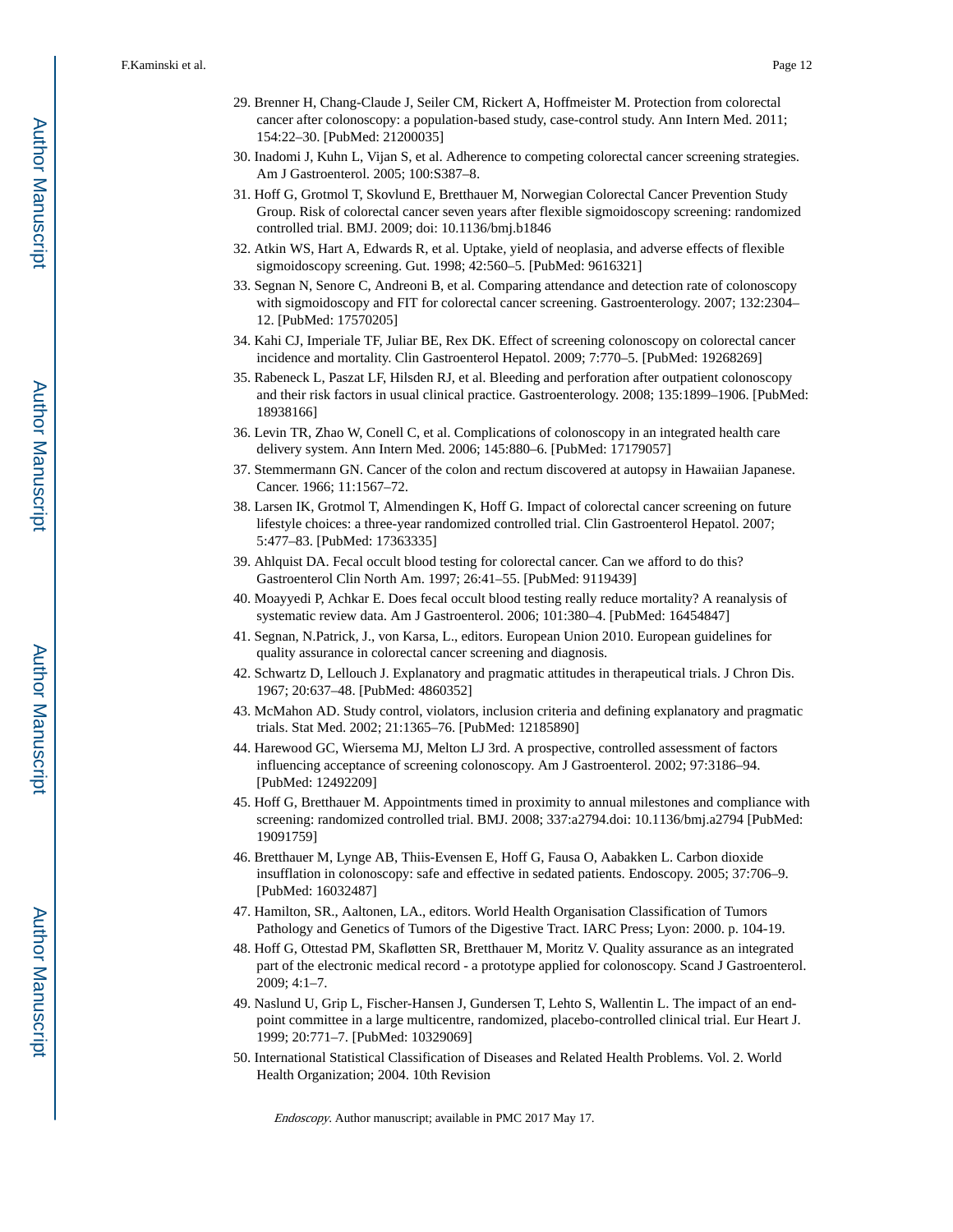- 51. Lisi D, Hassan C, Crespi M, the AMOD Study Group. Participation to colorectal cancer screening with FOBT and colonoscopy: an Italian, multicentre, randomized population study. Dig Liver Dis. 2009; 42:371–6. [PubMed: 19747888]
- 52. Cuzick J, Edwards R, Segnan N. Adjusting for non-compliance and contamination in randomized clinical trials. Stat Med. 1997; 16:1017–29. [PubMed: 9160496]
- 53. O'Brien PC, Fleming TR. A multiple testing procedure for clinical trials. Biometrics. 1979; 35:549–56. [PubMed: 497341]
- 54. Robertson DJ, Greenberg ER, Beach M, et al. Colorectal cancer in patients under close colonoscopic surveillance. Gastroenterology. 2005; 129:34–41. [PubMed: 16012932]
- 55. Jorgensen OD, Kronborg O, Fenger C. The Funen Adenoma Follow-up Study. Incidence and death from colorectal carcinoma in an adenoma surveillance program. Scand J Gastroenterol. 1993; 28:869–74. [PubMed: 8266015]
- 56. Hoff G, Bretthauer M, Huppertz-Haus G, et al. The Norwegian Gastronet project: Continous quality improvement of colonoscopy in 14 Norwegian centres. Scand J Gastroenterol. 2006; 41:481–7. [PubMed: 16635918]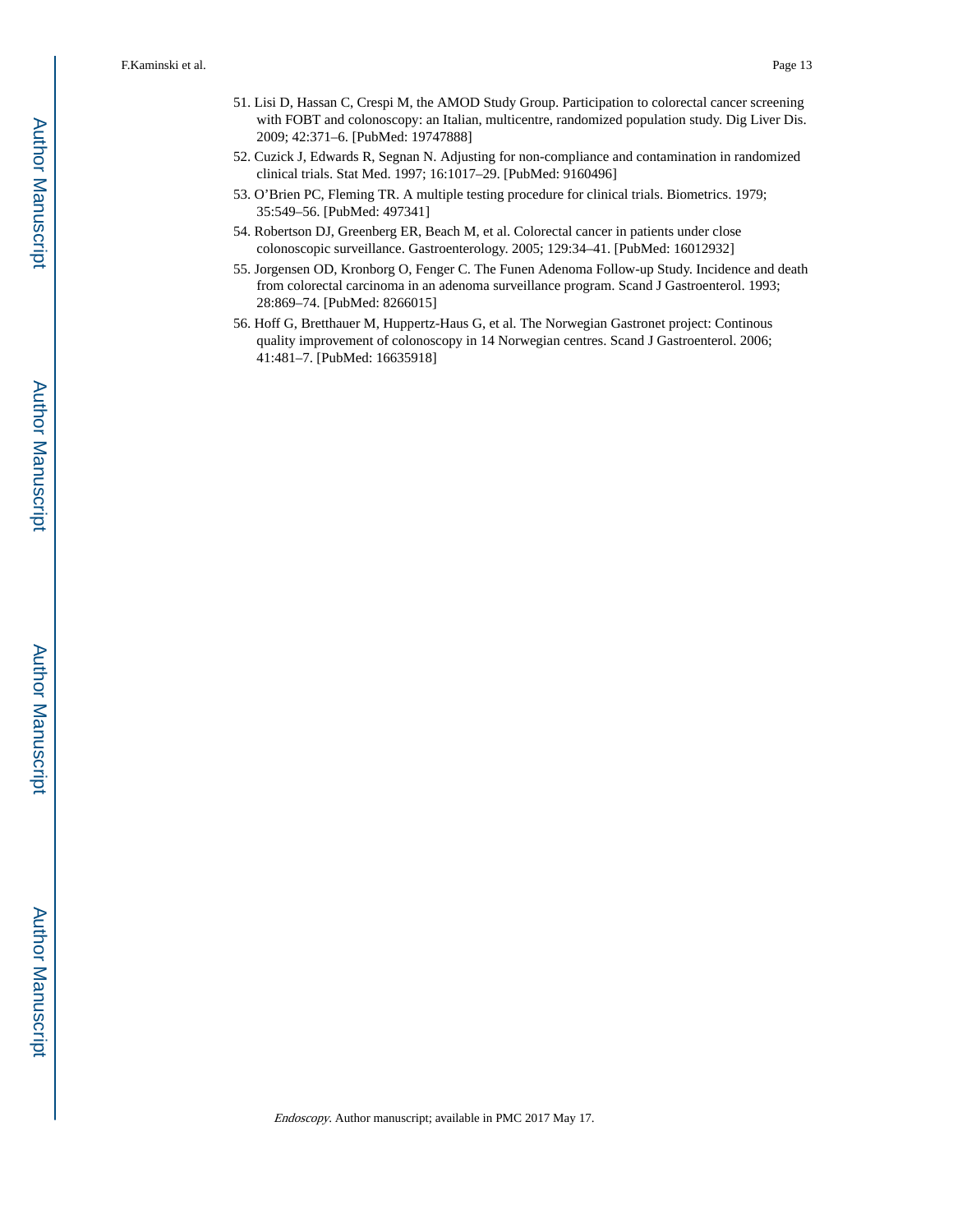

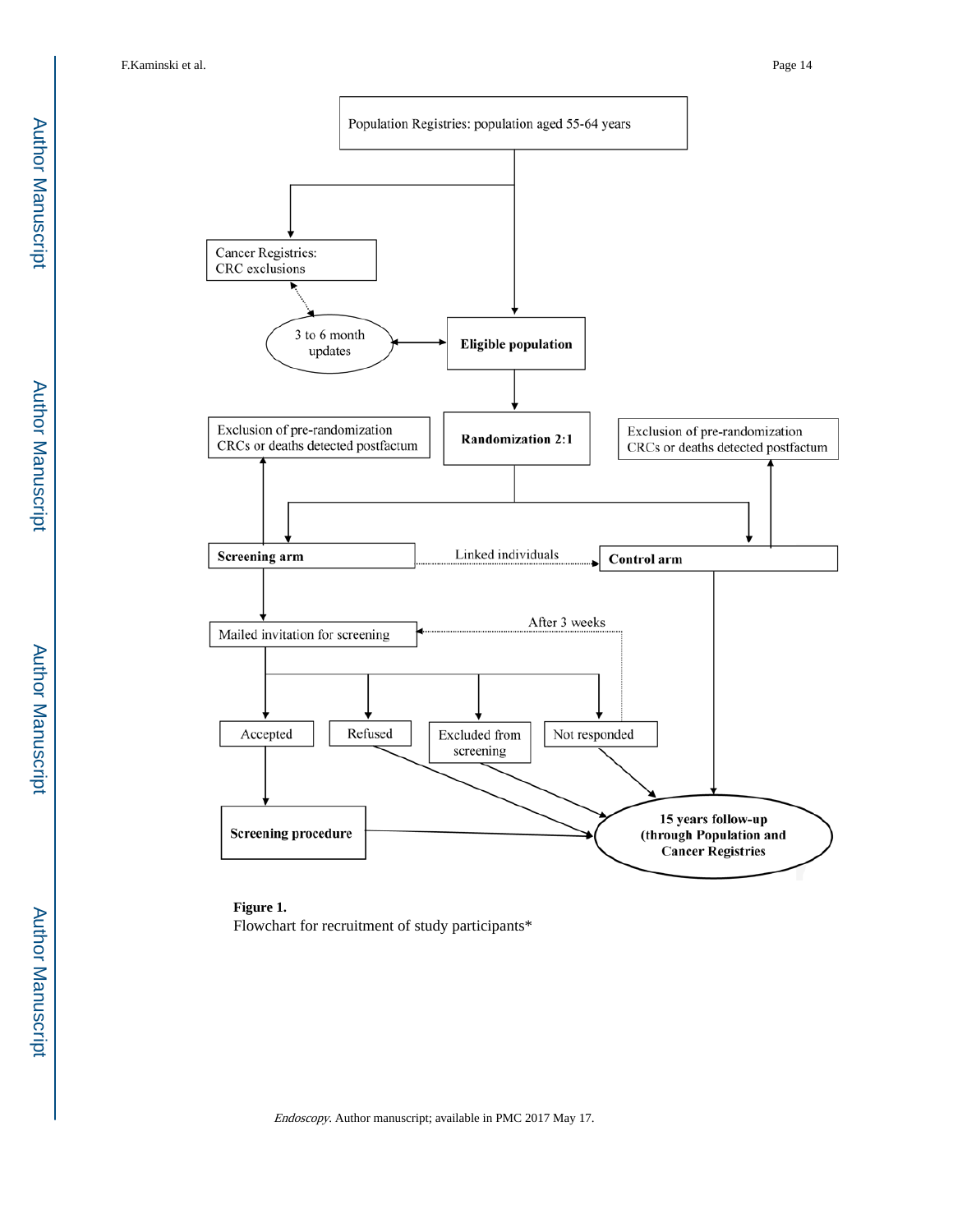

**Figure 2. Organizational structure of the NordICC trial\*** \*Arrows indicate directions of relative dependency.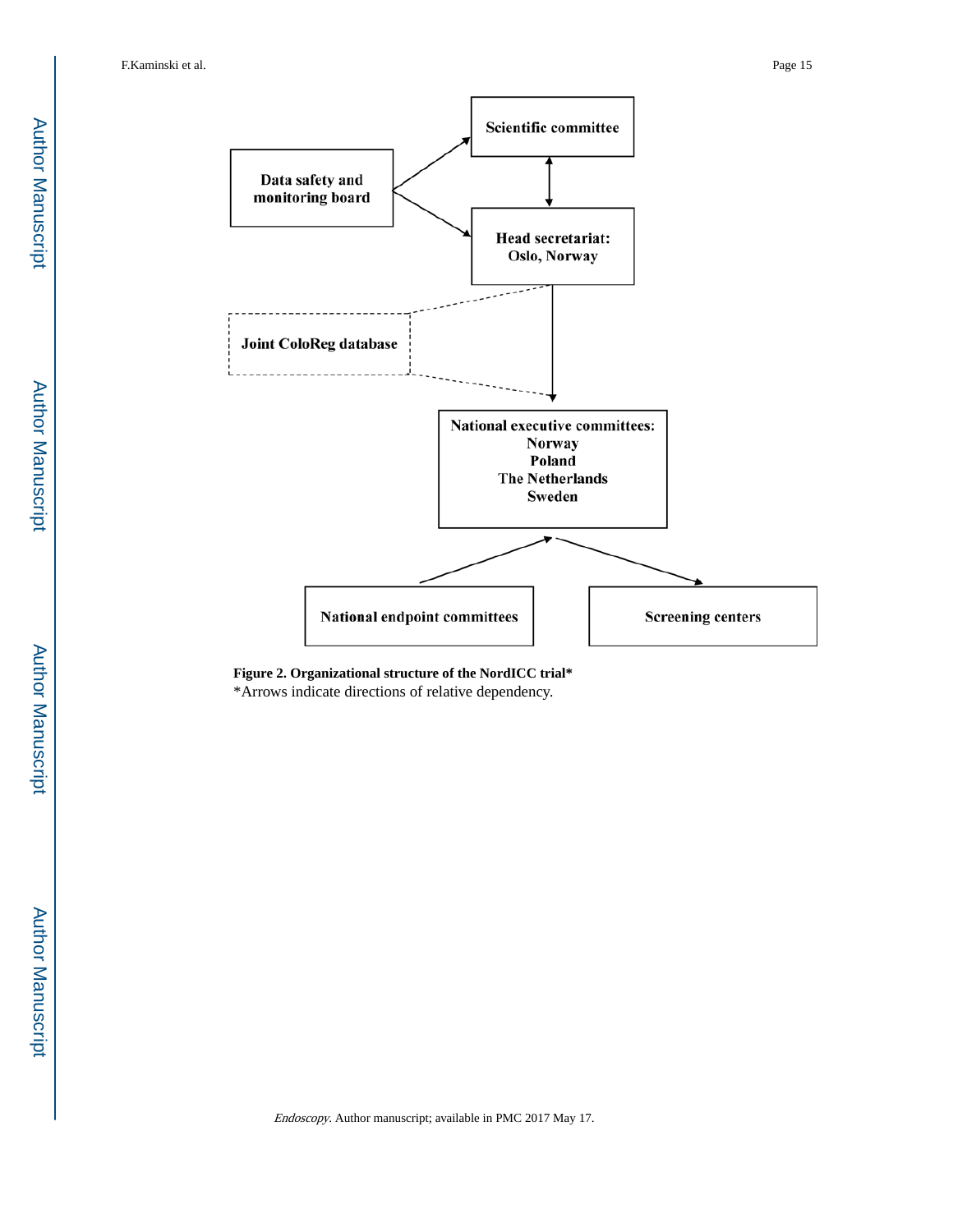#### **Table 1**

Estimated incidence based mortality from colorectal cancer per 1000 unscreened controls in actively recruiting countries (minimum 11,400 colonoscopies).

|                         | 10 yrs follow-up | 15 yrs follow-up |
|-------------------------|------------------|------------------|
| <b>Netherlands</b>      | 4.64             | 9.56             |
| <b>Norway</b>           | 4.89             | 9.95             |
| Poland                  | 5.61             | 10.21            |
| <b>Sweden</b>           | 4.89             | 9.95             |
| <b>Weighted average</b> | 5.23             | 10.02            |